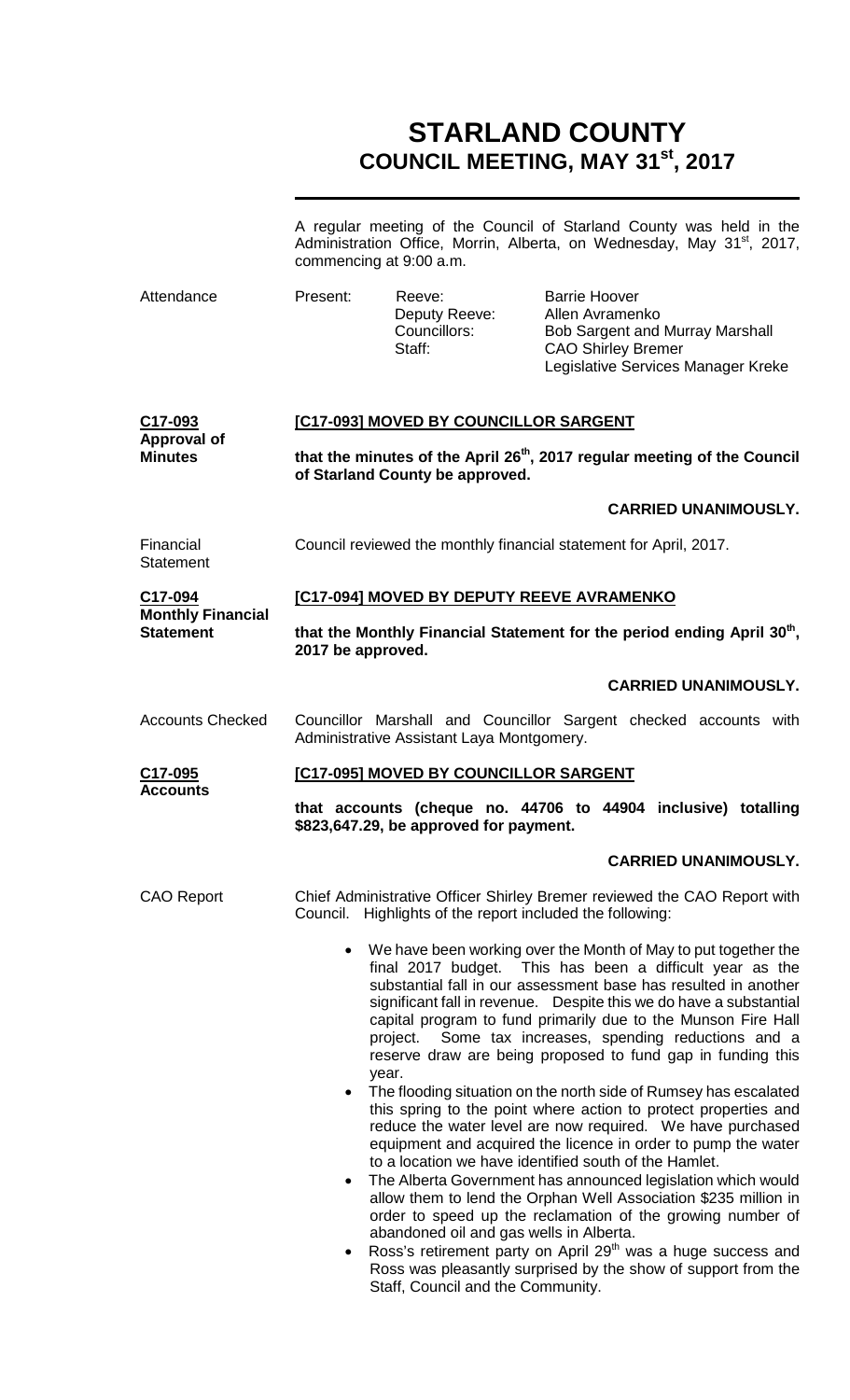• The Starland County Annual Safety Day was held on May  $5<sup>th</sup>$ . Presentations on distracted driving and hazard identification were well received.

Attendance of PW Supervisor Pratt and PW Report

At 10:00 a.m. Public Works Supervisor Al Pratt attended the meeting and reviewed his Public Works Report with Council. Highlights of his report included the following:

- The Public Works crew has been busy with pumping water in Rumsey, hauling material to the gradermen, working on the Munson Hall and patching the light oil roads.
- Grader Operators have been maintaining their roads and backroads and preparing for dust control to be applied to several residences.
- Gary, Kevin and Thomas have been doing regular maintenance on the heavy duty equipment and CVIPs.
- Buck continues with regular maintenance on the county light duty fleet and CVIPs.
- Brenda has been doing permits for service rigs and dealing with dog complaints primarily in Craigmyle.
- Al has been working on safe work practices, general paperwork, organizing the Rumsey pumping and attending safety meetings and training.

## **[C17-096] MOVED BY COUNCILLOR MARSHALL**

**that Starland County Gravel Days be set for July 12th and 13th at the Mixcor Pit and for July 14th at the Scollard Pit. Sales are to be done in accordance with Policy 320-5.**

# **CARRIED UNANIMOUSLY.**

**C17-096 Gravel Days**

Attendance of MS Manager Riep, and the Morrin Grade 6 Students and MS Report

Departure **At 11:00 a.m. Public Works Supervisor Pratt departed from the meeting.** 

At 11:02 a.m. Municipal Services Manager Riep and the students of the Morrin Grade 6 class attended the meeting. The students were introduced to Council and listened while Glen presented the Municipal Services Report. Highlights of his report included the following:

- Alberta Environment Compliance for water have had some issues lately. We have failed our Bacteriological sample tests due to a failure of the Greyhound service to deliver samples within the 24 hour designated time period. We also failed THM testing due to the high presence of these molecules coming from the Drumheller water plant this spring.
- The MPC has approved the development of a data processing facility by Bitfury for the location of equipment near the Michichi substation.
- The campgrounds were all up and running in time for the May long weekend. The sites were busy especially at the River while there were still some power sites available at Michichi. In the past parties have been a problem at the Morrin Bridge site however since we introduced the restricted access and gate surveillance these problems have mostly gone away.
- Glen attended the Disaster Forum in Banff earlier in May. The conference had a significant focus on the Fort McMurray disaster and a number of different aspects of the event.
- We installed a "Tiger Dam" emergency water retention system in order to protect residential property located along the north boundary of Rumsey. The dam system is on loan from Alberta Emergency Management.

Departure **At 11:45 a.m. Municipal Services Manager Riep departed from the meeting.** 

Departure At 12:00 p.m. the Morrin Grade 6 class departed from the meeting.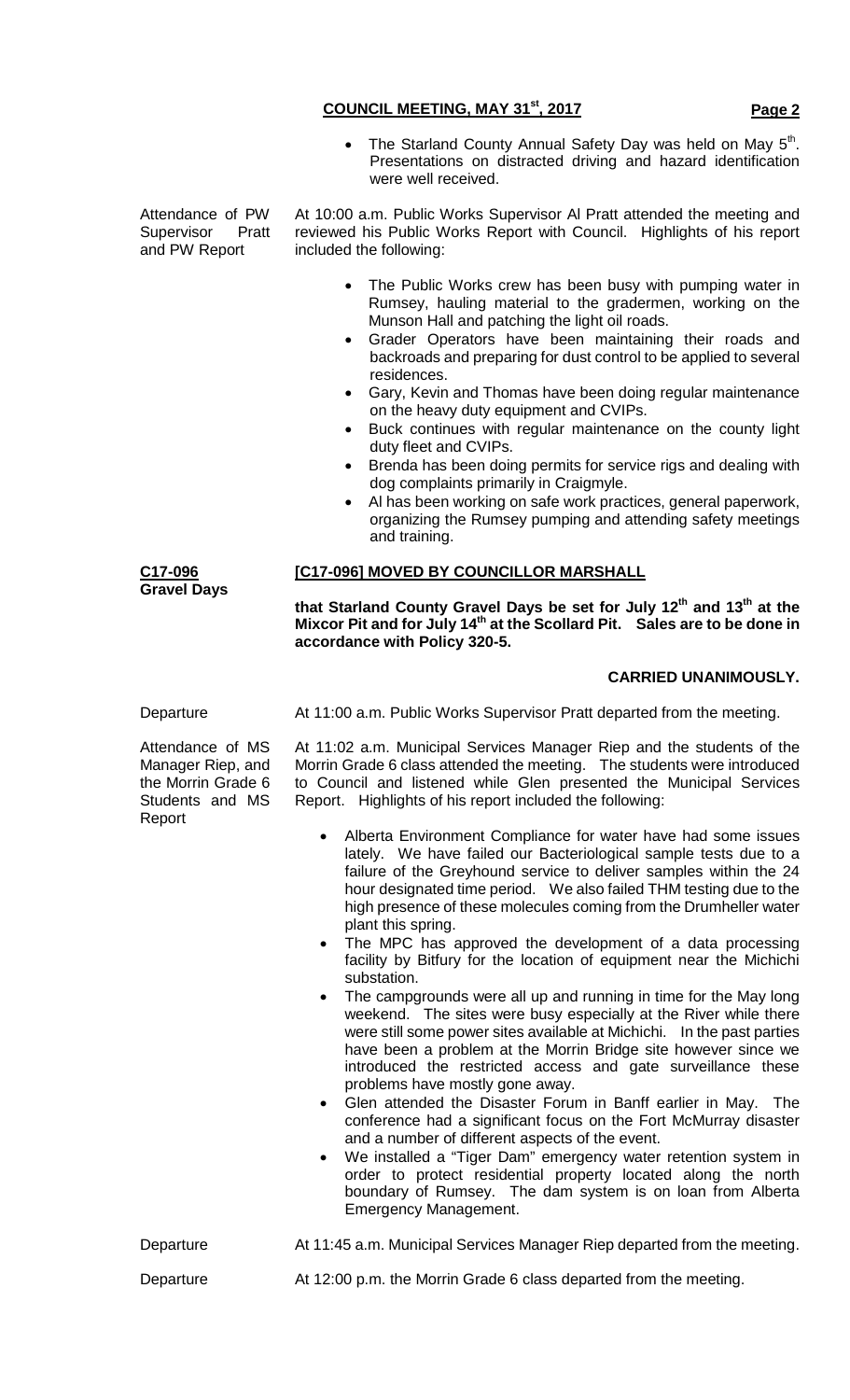Budget Council was presented with a copy of the 2017 Operating and Capital Budgets. CAO Bremer noted that this year's budget was especially challenging to put together due to the large fall in assessment on oil and gas properties. To respond to this Administration is proposing tax hikes of between 2% for Farmland and Residential and 3.89% for Non Residential properties. This combined with a draw from reserves and overall spending reduction will maintain a fairly consistent tax rate while also allowing us to fund major projects such as the Munson Fire Hall and the upcoming Public Works Shop. Shirley noted that because assessments have dropped so substantially the mill rates required to fund the Alberta School and Drumheller Seniors Requisition will also be rising.

### **C17-097 Operating Budget [C17-097] MOVED BY DEPUTY REEVE AVRAMENKO**

**that as per Section 242(1) of the Municipal Government Act, Starland County Council adopt the 2017 Operational Budget in the amount of \$15,015,473.00 as reviewed.**

## **CARRIED UNANIMOUSLY.**

**C17-098 Capital Budget [C17-098] MOVED BY REEVE HOOVER that as per Section 245 of the Municipal Government Act, Starland County Council adopt the 2017 Capital Budget in the Amount of \$3,192,146.00.**

## **CARRIED UNANIMOUSLY.**

### **C17-099 [C17-099] MOVED BY COUNCILLOR SARGENT**

**that Property Taxation Bylaw 1128 be introduced in accordance with Section 353(1) of the Municipal Government Act, being Chapter M-26.1, for the 2017 Municipal Budget Year, authorizing the Chief Administrative Officer to levy on the assessed value of all assessed property shown on the assessment roll; and that as per Section 354(3) of the Municipal Government Act, being Chapter M-26.1, a split taxation rate will be levied on the various assessment classes, generating the following taxation rates:**

| <b>Starland County Municipal Levy:</b>        |                             |
|-----------------------------------------------|-----------------------------|
| <b>Residential</b>                            | 3.7065                      |
| <b>Farmland</b>                               | 11.2615                     |
| <b>Non-Residential</b>                        | 16.4350                     |
| <b>Machinery &amp; Equipment</b>              | 16.4350                     |
| <b>Alberta School Foundation Fund:</b>        |                             |
| <b>Residential &amp; Farmland</b>             | 2.4896                      |
| <b>Non-Residential</b>                        | 4.0831                      |
| Christ the Redeemer C.S.R.D. No. 3:           |                             |
| <b>Residential &amp; Farmland</b>             | 2.4896                      |
| <b>Non- Collection Allowance Requisition:</b> |                             |
| Non-Collection Allowance 0.0568               |                             |
| <b>Drumheller Senior Foundation:</b>          | 0.5809                      |
|                                               | <b>CARRIED UNANIMOUSLY.</b> |

**[C17-100] MOVED BY DEPUTY REEVE AVRAMENKO**

**C17-100 1st Reading – Bylaw No. 1128**

**Property Taxation Bylaw No. 1128**

> **that Bylaw No. 1128, the 2017 Property Taxation Bylaw for Starland County be given First Reading.**

> > **CARRIED UNANIMOUSLY.**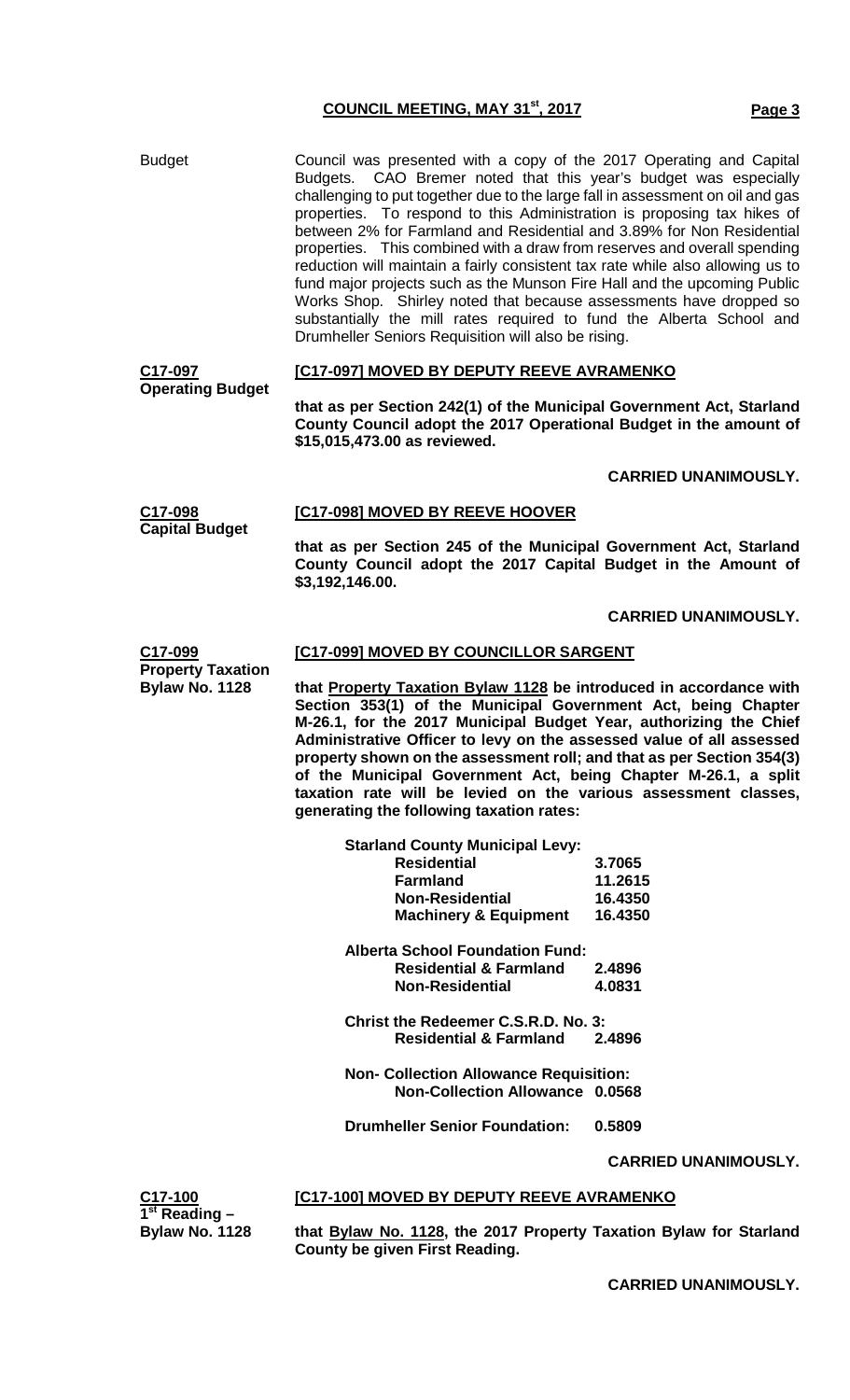| $\frac{\text{C17-101}}{2^{nd}}$ Reading -                    | [C17-101] MOVED BY COUNCILLOR MARSHALL                                                                                                                                                                                                                                                                                                                                                                                                                   |  |  |
|--------------------------------------------------------------|----------------------------------------------------------------------------------------------------------------------------------------------------------------------------------------------------------------------------------------------------------------------------------------------------------------------------------------------------------------------------------------------------------------------------------------------------------|--|--|
| Bylaw No. 1128                                               | that Bylaw No. 1128 be given Second Reading.                                                                                                                                                                                                                                                                                                                                                                                                             |  |  |
|                                                              | <b>CARRIED UNANIMOUSLY.</b>                                                                                                                                                                                                                                                                                                                                                                                                                              |  |  |
| C17-102                                                      | <b>[C17-102] MOVED BY REEVE HOOVER</b>                                                                                                                                                                                                                                                                                                                                                                                                                   |  |  |
| <b>Motion to give</b><br>$3rd$ Reading $-$<br>Bylaw No. 1128 | that Bylaw No. 1128 be presented for Third Reading at this meeting.                                                                                                                                                                                                                                                                                                                                                                                      |  |  |
|                                                              | <b>CARRIED UNANIMOUSLY.</b>                                                                                                                                                                                                                                                                                                                                                                                                                              |  |  |
| C17-103<br>$3rd$ Reading -                                   | [C17-103] MOVED BY COUNCILLOR SARGENT                                                                                                                                                                                                                                                                                                                                                                                                                    |  |  |
| Bylaw No. 1128                                               | that Bylaw No. 1128, the 2017 Property Taxation Bylaw for Starland<br>County be given Third and Final Reading.                                                                                                                                                                                                                                                                                                                                           |  |  |
|                                                              | <b>CARRIED UNANIMOUSLY.</b>                                                                                                                                                                                                                                                                                                                                                                                                                              |  |  |
| C17-104                                                      | [C17-104] MOVED BY REEVE HOOVER                                                                                                                                                                                                                                                                                                                                                                                                                          |  |  |
| <b>ASFF School</b><br><b>Requisition</b>                     | that Starland County Council approve the requisitions from the<br>Alberta School Foundation Fund (ASFF) in the amount of Two Million,<br>One Hundred Twenty Thousand, Sixty Three Dollars and Fifteen Cents<br>and the opted out school board, Christ the Redeemer Catholic<br>Separate Regional Division No. 3 in the amount of Sixteen Thousand,<br>Two Hundred Thirty Eight Dollars and Thirty Six Cents; and that the<br>instalments be paid as due. |  |  |
|                                                              | <b>MOTION CARRIED.</b>                                                                                                                                                                                                                                                                                                                                                                                                                                   |  |  |
| C <sub>17</sub> -105                                         | [C17-105] MOVED BY REEVE HOOVER                                                                                                                                                                                                                                                                                                                                                                                                                          |  |  |
| <b>Fire Hall</b><br><b>Tender</b><br><b>Acceptance</b>       | that Starland County accept the tender as submitted by Lear<br>Construction for Construction of the Munson Fire Hall for a total price<br>of \$2,444,800.00 plus GST which includes finishing of the upstairs<br>portion of the administration section of the building.                                                                                                                                                                                  |  |  |
|                                                              | <b>CARRIED UNANIMOUSLY.</b>                                                                                                                                                                                                                                                                                                                                                                                                                              |  |  |
| <b>MSI</b>                                                   | Starland County's 2017 MSI Grant Funding allocations were released by<br>the provincial government. Starland County will receive \$1,433,415 in MSI<br>Capital and \$115,884 in MSI Operating.                                                                                                                                                                                                                                                           |  |  |
| <b>STIP Funding</b>                                          | Starland County has been approved for up to \$258,311 for the construction<br>of Bridge File 71779. This project is likely to proceed in 2018.                                                                                                                                                                                                                                                                                                           |  |  |
| <b>STEP Funding</b>                                          | Notice was received from the Alberta Summer Temporary Employment<br>Program that they have reached capacity with their 2017 funding and<br>Starland County's request will be wait-listed.                                                                                                                                                                                                                                                                |  |  |
| <b>ACP Grant</b>                                             | CAO Bremer review with Council a copy of the grant agreement with the<br>Alberta Community Partnership Program through Municipal Affairs. The<br>grant is for \$110,106.                                                                                                                                                                                                                                                                                 |  |  |
| C17-106                                                      | [C17-106] MOVED BY REEVE HOOVER                                                                                                                                                                                                                                                                                                                                                                                                                          |  |  |
| <b>ACP Funding</b>                                           |                                                                                                                                                                                                                                                                                                                                                                                                                                                          |  |  |
| <b>Agreement</b>                                             | that Council enter into an agreement with the Government of Alberta<br>for the provision of funds to hire consultants for the Morrin<br>Infrastructure Management Plan and the Morrin Railway Lands Site<br>Servicing Plan in the amount of \$110,106.                                                                                                                                                                                                   |  |  |

AAMDC Bill 8 The AAMDC released a document reviewing the changes anticipated as a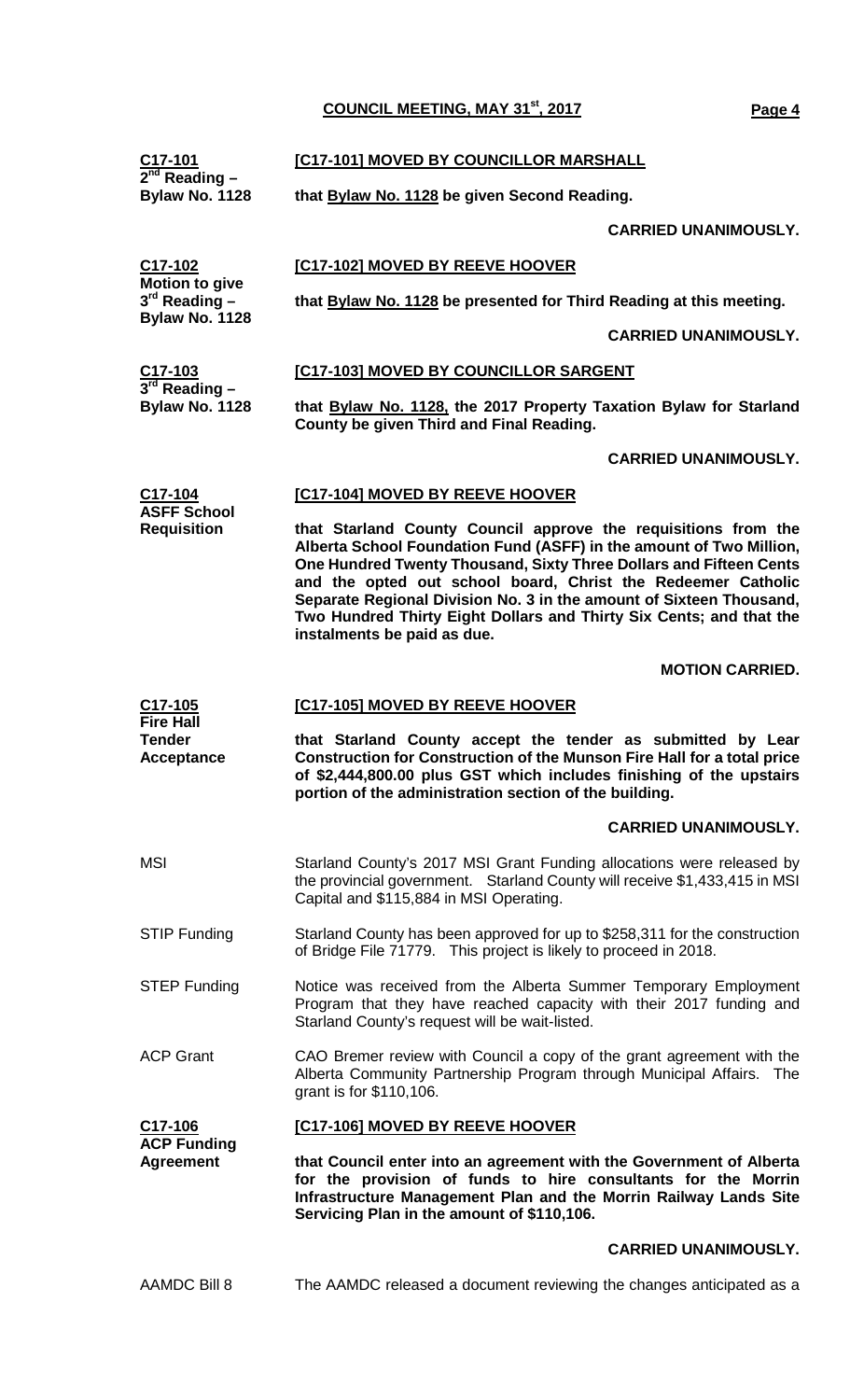Briefing **result of Bill 8: An Act to Strengthen Municipal Government. CAO Bremer** reviewed some the larger changes such as the granting of additional powers to the Minister to settle municipal disputes. Provincial Electoral **Boundaries** Council was presented with a copy of the map containing proposed changes to Alberta's Provincial Electoral Boundaries. Lease Agreement CAO Bremer reviewed with Council a copy of the proposed lease agreement between Starland County and Surprise Farms for the 9.3 acres located on the SE-8-31-17-W4. **C17-107 Lease Agreement [C17-107] MOVED BY COUNCILLOR MARSHALL that Starland County lease the following lands: Lot 1: Block 3; Plan 1612849 Lot 2: Block 3; Plan 1612849 with a total area of 9.30 acres more or less, to Surprise Hill Farms Inc. of Delia, Alberta for a yearly rental fee of \$56.00 per seeded acre per year plus GST. CARRIED UNANIMOUSLY.** Gravel Purchase CAO Bremer reviewed with Council an offer from Buffalo Jump Contracting of Big Valley, Alberta for the supply of 50,000 Cubic Yards of ¾" crushed gravel to be stored on the crush site until used by the County. This gravel will provide a source for the north and west areas of the County. **C17-108 Gravel Purchase Agreement [C17-108] MOVED BY COUNCILLOR SARGENT that Starland County purchase 50,000 cubic yards of crushed ¾" gravel from Buffalo Jump Contracting Inc. of Big Valley, Alberta for \$787,500.00 including GST. CARRIED UNANIMOUSLY.** Request for **Donation** A request for donation was received from the Western Financial Group to fund their *Support the Cause* annual fundraising event. Funds are used to support local charities. Marigold Library Annual Report A copy of the Marigold Library Annual Report was received outlining containing the Library's Audited Financial Statements, the value of the investment in the Starland area, as well as the Marigold Report. Municipal Elections Council was presented with a copy of the 2017 Municipal Elections Calendar. Administration will be coming out with Candidate Information Packages in the near future. **C17-109 Appointment of Returning Officer [C17-109] MOVED BY DEPUTY REEVE AVRAMENKO that Legislative Services Manager Matthew Kreke be appointed the Returning Officer for Starland County. CARRIED UNANIMOUSLY.** Charitable **Donation** CAO Bremer noted that Starland County was in possession of \$1,500 that were the proceeds of Ross Rawlusyk's retirement party. He has requested that the funds be donated to charity. **C17-110 Donation of Proceeds [C17-110] MOVED BY COUNCILLOR MARSHALL That Starland County donate \$750.00 to the Cross Cancer Institute of Edmonton, Alberta and \$750.00 to the Tom Baker Cancer Centre in Calgary, Ab.**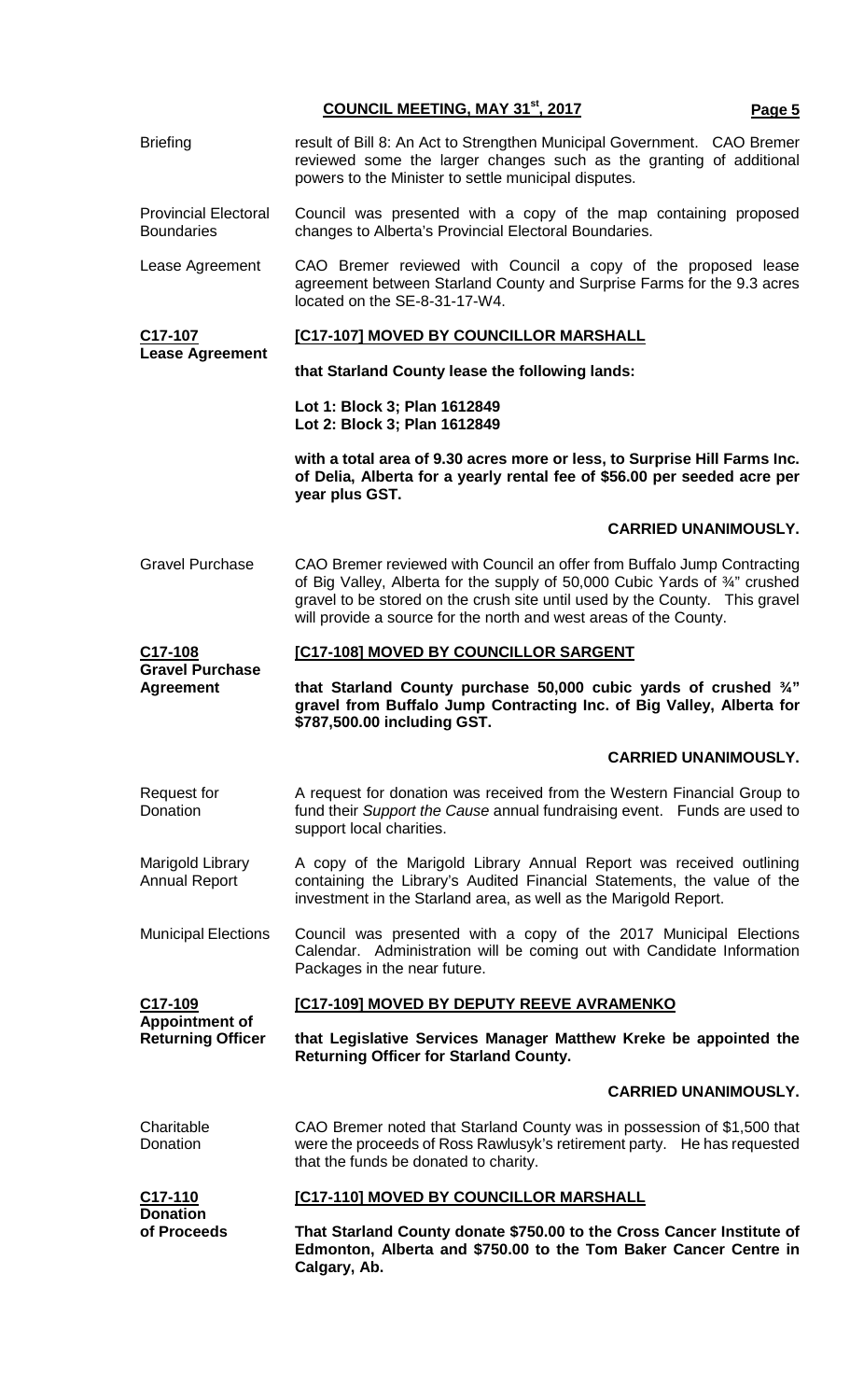# **CARRIED UNANIMOUSLY.**

**Committee** Appointments CAO Bremer advised Council that with the retirement of Ross Rawlusyk a number of committee roles would now have to be filled. A draft copy of the 2016-2017 Committee List was circulated which contained a number of changes to fill these roles. **C17-111 Committee Changes [C17-111] MOVED BY REEVE HOOVER that the 2016-2017 Committee List be approved as amended in the draft copy submitted to Council. CARRIED UNANIMOUSLY.** TCA Policy Changes Legislative Services Manager presented council with a copy of Tangible Capital Assets Policy 970-2 which contained two amendments. The first amendment raised the capital threshold for accounting from \$5,000 to \$10,000 and the second removed the grouped assets definition. **C17-112 TCA Policy Changes [C17-112] MOVED BY REEVE HOOVER that Policy 970-2, a policy outlining the accounting procedures for Tangible Capital Assets, be amended as submitted by Administration. CARRIED UNANIMOUSLY.** Cancellation of **Accounts** Receivable Council was presented with a list of accounts receivable which Administration has advised are unlikely to be paid. **C17-113 Cancellation Of Overdue Accounts [C17-113] MOVED BY REEVE HOOVER that Starland County cancel the bill, owed by Justin Gamble, in the amount of \$469.94 and that this amount be removed from the list of overdue accounts; and that his name remain on the delinquent list preventing him from purchasing goods or services in the future. CARRIED UNANIMOUSLY. Committee** Reports Each of the Councillors present briefly reported on the various committees to which they are appointed. Council Communications Council Communications: i) Alberta Municipal Affairs re: MSI Memorandum of Agreement ii) Alberta Seniors and Housing re: Caregiving Information for Employees/Employers iii) Office of Alberta Senator, Hon. Douglas Black, Q.C. re: Senate of Canada Contribution Award iv) Alberta Recreation and Parks Association re: Awards to honour outstanding work in our community v) AAMDC re: Discussion on Boundaries of AAMDC Districts vi) Alberta Government re: AFSC Streamlines Crop Inspection vii) Canadian Radio-television & Telecommunications Commission re: News Release viii) BluEarth Renewables re: Open House, Delia on June 1<sup>st</sup> ii) Alberta Association of Municipal Districts and Counties re: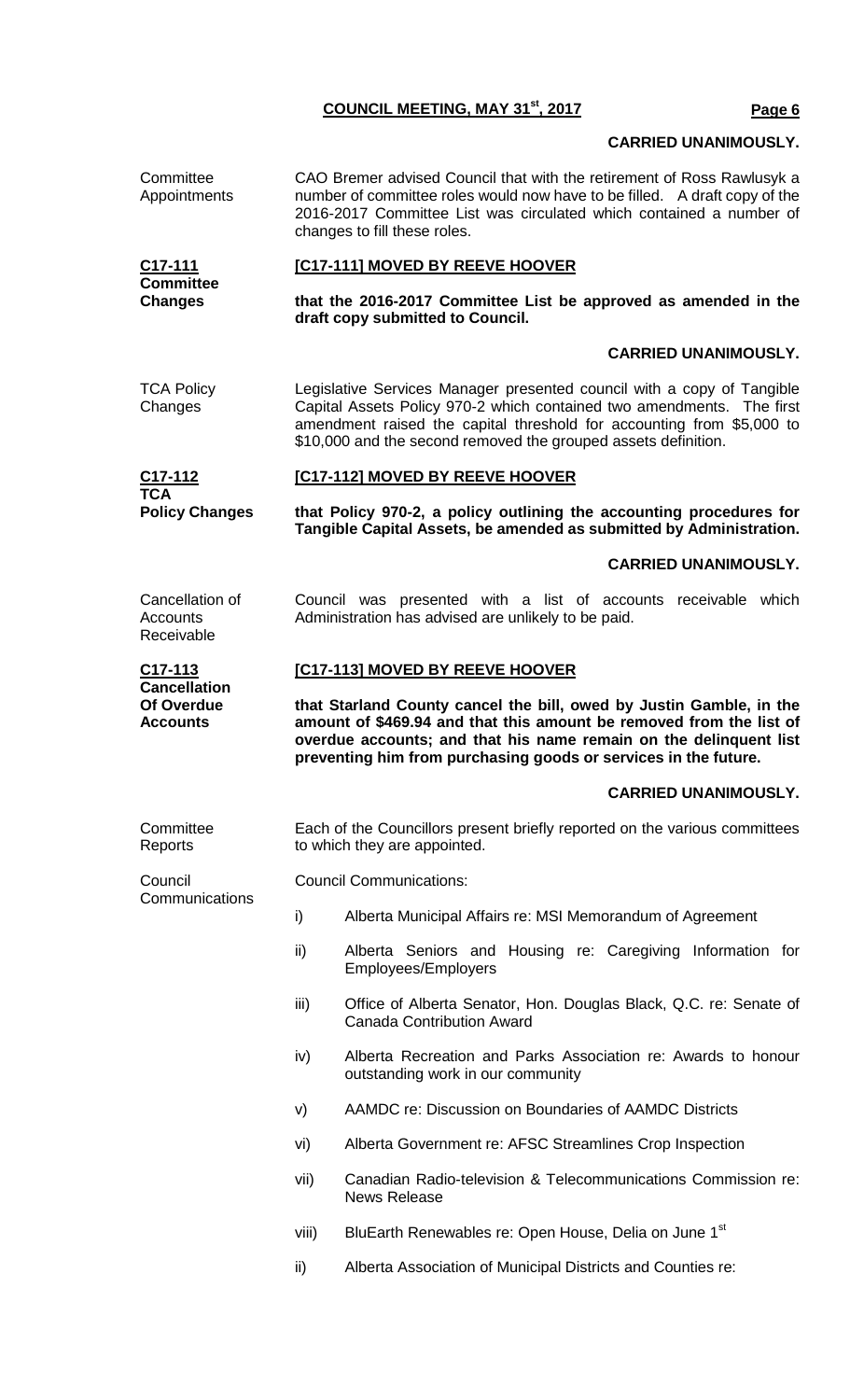| <b>COUNCIL MEETING, MAY 31st, 2017</b> | Page 7 |
|----------------------------------------|--------|
|                                        |        |

- Member Bulletin Feedback Process for Recommendations Related to Fisheries Act
- Member Bulletin Feedback Process for Recommendations Related to Navigation Protection Act
- Member Bulletin Provide Input Into the CRTC's Broadband Funding Program
- Member Bulletin Munis 101: For All Your Post-Election Training Needs.
- Member Bulletin Alberta Water Council Releases Report Highlighting Review of Water for Life Implementation Progress:  $2012 - 2015$
- Contact News Letter (3 Issues)

Accounts **Accounts** - see prior motion.

| ACCU-FLO METER SERVICE LTD.<br>CARRIERE, BRIAN DP<br><b>ECS SAFETY SERVICES LTD.</b><br><b>GREYHOUND COURIER EXPRESS</b><br><b>GRIFFITH, CAYLE</b><br>MARSHALL, RAMSAY<br>MATTATALL, JOEL J<br>RIEP, GLEN<br>ROUGH MEADOW MANAGEMENT INC.<br>SAMUEL PLUMBING & HEATING LTD.<br>STANTEC CONSULTING LTD.<br>1325856 ALBERTA LTD.<br><b>Sub-Total:</b>                                                                                                                                                                                                                                                            | CK# 44706<br>CK# 44707<br>CK# 44708<br>CK# 44709<br>CK#44710<br>CK# 44711<br>CK# 44712<br>CK# 44713<br>CK#44714<br>CK# 44715<br>CK# 44716<br>CK# 44717<br>\$                                                                                                   | 1,268.82<br>135.00<br>313.96<br>32.67<br>135.00<br>135.00<br>135.00<br>2,027.10<br>2,961.78<br>87.68<br>16,051.69<br>73.50<br>23,357.20                                                                            |
|----------------------------------------------------------------------------------------------------------------------------------------------------------------------------------------------------------------------------------------------------------------------------------------------------------------------------------------------------------------------------------------------------------------------------------------------------------------------------------------------------------------------------------------------------------------------------------------------------------------|----------------------------------------------------------------------------------------------------------------------------------------------------------------------------------------------------------------------------------------------------------------|--------------------------------------------------------------------------------------------------------------------------------------------------------------------------------------------------------------------|
| <b>DELIA FIRE DEPARTMENT</b><br><b>SUIT JACKET SOCIETY</b>                                                                                                                                                                                                                                                                                                                                                                                                                                                                                                                                                     | CK# 44718<br>CK#44719                                                                                                                                                                                                                                          | 500.00<br>1,000.00                                                                                                                                                                                                 |
| <b>Sub-Total:</b>                                                                                                                                                                                                                                                                                                                                                                                                                                                                                                                                                                                              |                                                                                                                                                                                                                                                                | \$<br>1,500.00                                                                                                                                                                                                     |
| <b>COUNTRY COOKERS</b><br>JOHN PETROPOULOS MEMORIAL FUND CK# 44721<br>WILDROSE TRAFFIC SAFETY                                                                                                                                                                                                                                                                                                                                                                                                                                                                                                                  | CK#44720<br>CK# 44722                                                                                                                                                                                                                                          | 3,123.75<br>500.00<br>157.50                                                                                                                                                                                       |
| <b>Sub-Total:</b>                                                                                                                                                                                                                                                                                                                                                                                                                                                                                                                                                                                              |                                                                                                                                                                                                                                                                | \$<br>3,781.25                                                                                                                                                                                                     |
| JOHN PETROPOULOS MEMORIAL FUND CK# 44723                                                                                                                                                                                                                                                                                                                                                                                                                                                                                                                                                                       |                                                                                                                                                                                                                                                                | 160.00                                                                                                                                                                                                             |
|                                                                                                                                                                                                                                                                                                                                                                                                                                                                                                                                                                                                                |                                                                                                                                                                                                                                                                |                                                                                                                                                                                                                    |
| <b>Sub-Total:</b>                                                                                                                                                                                                                                                                                                                                                                                                                                                                                                                                                                                              |                                                                                                                                                                                                                                                                | \$<br>160.00                                                                                                                                                                                                       |
| ACKLANDS-GRAINGER INC.<br><b>ACTIVE GLASS</b><br>ADAMS INDUSTRIAL SUPPLIES INC.<br><b>AAMDC</b><br><b>ALBERTA GOVERNMENT SERVICES</b><br>ALBERTA ONE-CALL CORPORATION<br><b>ALBERTA ROADBUILDERS</b><br>ALLIED DISTRIBUTORS DRUM LTD.<br>ATB FINANCIAL MASTERCARD<br><b>AVRAMENKO, ALLEN</b><br><b>BADLANDS BUCKS AND BOWS CLUB</b><br>BENOIT, PELAGIOUS P.<br><b>BIG COUNTRY GAS CO-OP</b><br><b>BIG SKY CALL CENTERS INC.</b><br><b>BROWNLEE LLP</b><br>BRZ PARTNERSHIP ARCHITECTURE<br><b>CANADA POST CORPORATION</b><br>CHARLTON, MICHAEL E.<br><b>CUNCANNON, WENDY</b><br><b>DELIA SPORTS ASSOCIATION</b> | CK#44724<br>CK# 44725<br>CK# 44726<br>CK# 44727<br>CK# 44728<br>CK# 44729<br>CK# 44730<br>CK# 44731<br>CK# 44732<br>CK#44733<br>CK# 44734<br>CK# 44735<br>CK# 44736<br>CK# 44737<br>CK# 44738<br>CK# 44739<br>CK# 44740<br>CK# 44741<br>CK# 44742<br>CK# 44743 | 2,411.82<br>82.65<br>161.61<br>23,547.46<br>484.00<br>88.20<br>63.00<br>2,718.77<br>1,550.50<br>268.85<br>500.00<br>193.90<br>360.74<br>331.80<br>8,521.94<br>16,107.00<br>60.89<br>135.00<br>1,842.75<br>2,000.00 |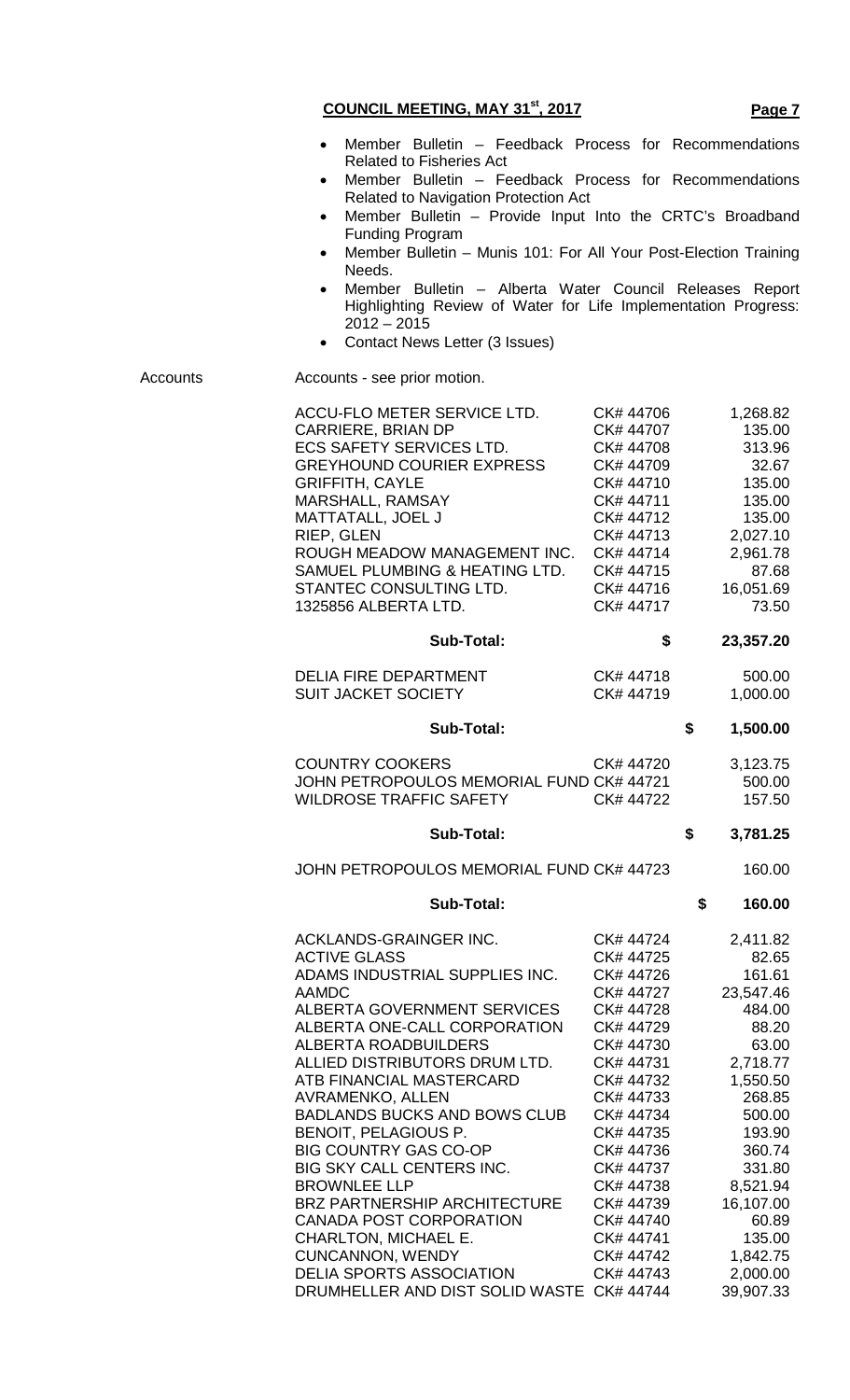| DRUMHELLER CHRYSLER LTD.                          | CK# 44745 | 2,552.77   |
|---------------------------------------------------|-----------|------------|
| DRUMHELLER CO-OP LTD.                             | CK# 44746 |            |
|                                                   |           | 2,227.42   |
| DRUMHELLER EQUIPMENT SALES                        | CK# 44747 | 771.46     |
| <b>ECS SAFETY SERVICES LTD.</b>                   | CK# 44748 | 555.98     |
| <b>FLAMAN, HEATHER</b>                            | CK# 44749 | 759.00     |
|                                                   |           |            |
| <b>FRESON BROS DRUMHELLER</b>                     | CK# 44750 | 818.67     |
| <b>GARRY'S WELDING AND SUPPLIES</b>               | CK# 44751 | 1,919.86   |
| <b>GLOVER INTERNATIONAL TRUCKS LTD. CK# 44752</b> |           | 470.18     |
| <b>GREATWEST KENWORTH LTD.</b>                    | CK#44753  |            |
|                                                   |           | 190,247.66 |
| <b>GREYHOUND COURIER EXPRESS</b>                  | CK# 44754 | 104.55     |
| <b>H &amp; B CREATIONS</b>                        | CK# 44755 | 371.25     |
| HAMPTON, ALAN W.                                  | CK# 44756 | 715.16     |
|                                                   |           |            |
| <b>HANNA BUILDING SUPPLIES</b>                    | CK# 44757 | 1,232.68   |
| <b>HAYES, JESSICA K</b>                           | CK# 44758 | 255.75     |
| HENRY KROEGER REGIONAL WATER                      | CK# 44759 | 6,771.76   |
| HERD, IAN                                         | CK# 44760 | 135.00     |
|                                                   |           |            |
| <b>HI-WAY 9 EXPRESS LTD.</b>                      | CK# 44761 | 173.04     |
| <b>HOOVER, BARRIE</b>                             | CK# 44762 | 2,775.87   |
| KELTECH COMMUNICATIONS INC.                       | CK# 44763 | 1,365.00   |
| <b>KUDRAS, DARA</b>                               | CK# 44764 | 348.26     |
|                                                   |           |            |
| <b>LAPP</b>                                       | CK# 44765 | 28,065.29  |
| <b>M&amp;M ELECTRIC</b>                           | CK# 44766 | 658.37     |
| MARSHALL, MURRAY                                  | CK# 44767 | 284.60     |
|                                                   |           |            |
| MASSON, KYLE                                      | CK# 44768 | 135.00     |
| MEERES, DAVID                                     | CK# 44769 | 105.00     |
| MORRIN COMMUNITY HALL ASSOC                       | CK# 44770 | 150.00     |
| <b>MORRIN FOODS</b>                               | CK# 44771 | 326.22     |
|                                                   |           |            |
| <b>MORRISON, LILLIAN</b>                          | CK# 44772 | 201.00     |
| MPE ENGINEERING LTD.                              | CK# 44773 | 2,270.10   |
| <b>NEWCASTLE TOWING</b>                           | CK# 44774 | 383.25     |
| PANE MANAGEMENT WINDOW CLEAN                      | CK# 44775 | 682.50     |
|                                                   |           |            |
| PETTY CASH                                        | CK#44776  | 213.55     |
| PRATT, AL                                         | CK# 44777 | 120.00     |
| PRINTER WORLD INTERNATIONAL                       | CK# 44778 | 297.15     |
| <b>PRONGHORN CONTROLS</b>                         | CK# 44779 | 7,646.69   |
|                                                   |           |            |
| RECEIVER GENERAL OF CANADA                        | CK# 44780 | 46,304.41  |
| RICOH CANADA INC.                                 | CK# 44781 | 959.72     |
| ROADATA SERVICES LTD.                             | CK# 44782 | 157.50     |
|                                                   |           |            |
| ROWE, DIANA                                       | CK# 44783 | 606.80     |
| ROWELL, WAYNE R.                                  | CK# 44784 | 135.00     |
| 1858097 ALBERTA LTD.                              | CK# 44785 | 134.40     |
| <b>SARGENT, ROBERT</b>                            | CK# 44786 | 265.93     |
|                                                   |           |            |
| <b>SCHAFFER, MATTHEW</b>                          | CK# 44787 | 135.00     |
| <b>SCHOONDERBEEK, DENNIS</b>                      | CK# 44788 | 75.00      |
| SEED CHECK TECHNOLOGIES INC.                      | CK# 44789 | 714.00     |
| <b>STARLAND COUNTY</b>                            | CK# 44790 | 1,011.65   |
|                                                   |           |            |
| <b>STARLAND REGIONAL WATER</b>                    | CK# 44791 | 6,944.10   |
| STARTEC REFRIGERATION SERVICES                    | CK# 44792 | 714.38     |
| SUN LIFE ASSURANCE COMPANY                        | CK# 44793 | 19,278.51  |
| <b>TAQA NORTH</b>                                 | CK# 44794 |            |
|                                                   |           | 21.00      |
| TELUS COMMUNICATIONS INC.                         | CK# 44795 | 1,670.92   |
| THE DRUMHELLER MAIL                               | CK# 44796 | 6,431.88   |
| <b>TOWN OF DRUMHELLER</b>                         | CK# 44797 | 1,954.01   |
|                                                   |           |            |
| TRINUS TECHNOLOGIES INC.                          | CK# 44798 | 1,342.69   |
| TURRIS COMMUNICATIONS LTD.                        | CK# 44799 | 270.22     |
| UFA CO-OPERATIVE LIMITED                          | CK# 44800 | 50.35      |
| <b>VILLAGE OF DELIA</b>                           | CK# 44801 | 233.98     |
|                                                   |           |            |
| <b>VILLAGE OF MORRIN</b>                          | CK# 44802 | 240.10     |
| <b>WANNSTROM, STEVE</b>                           | CK#44803  | 4,165.24   |
| <b>WATER PURE &amp; SIMPLE</b>                    | CK# 44804 | 102.00     |
| WILD ROSE ASSESSMENT SERVICE                      | CK# 44805 | 9,029.13   |
|                                                   |           |            |
| <b>WRIGHT, JUSTIN</b>                             | CK# 44806 | 61.00      |
| <b>WURTH CANADA LIMITED</b>                       | CK# 44807 | 1,796.60   |
| 1325856 ALBERTA LTD.                              | CK# 44808 | 157.95     |
|                                                   |           |            |

**Sub-Total: \$ 462,411.72**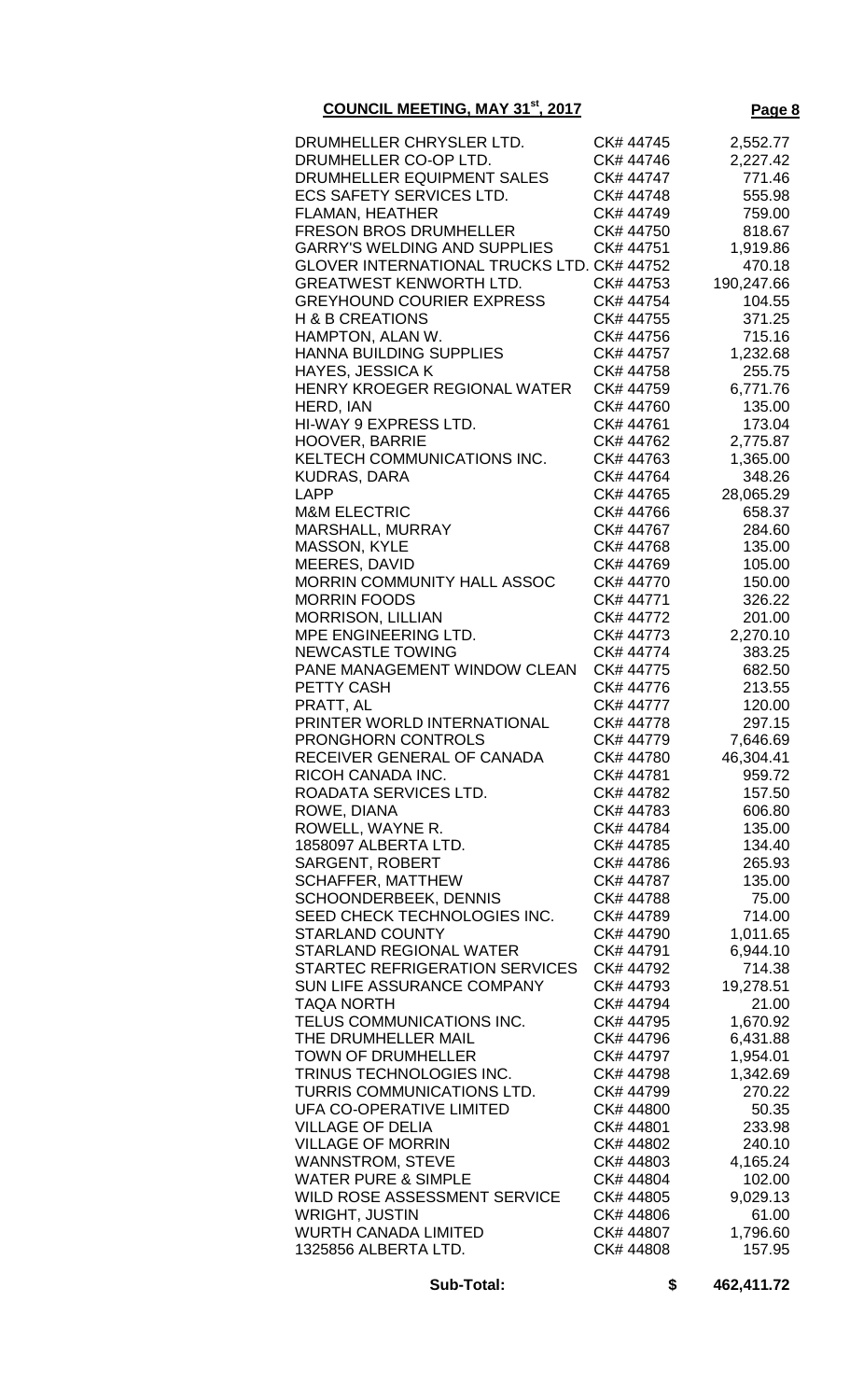| A&D HARPER TIRE (1979) LTD.                       | CK# 44809 | 11,274.42 |
|---------------------------------------------------|-----------|-----------|
| ACKLANDS-GRAINGER INC.                            | CK# 44810 | 871.35    |
| ADAMS INDUSTRIAL SUPPLIES INC.                    | CK# 44811 | 5,417.89  |
| AIR LIQUIDE CANADA HEAD OFFICE                    | CK# 44812 | 358.15    |
| AAMDC                                             | CK# 44813 | 54,101.42 |
| AMHSA                                             | CK# 44814 | 976.29    |
| ALLIED DISTRIBUTORS DRUM LTD.                     | CK# 44815 | 2,729.02  |
| ALTAGAS UTILITIES INC.                            | CK# 44816 | 1,080.80  |
| ATCO ELECTRIC LTD.                                | CK# 44817 | 34.18     |
| BAR W PETROLEUM & ELECTRIC LTD.                   | CK#44818  | 354.28    |
| <b>BARRON, FRANCIS</b>                            | CK# 44819 | 532.50    |
| BORDER PAVING LTD.                                | CK# 44820 | 2,464.56  |
| <b>BREMER, KORY</b>                               | CK# 44821 | 672.40    |
| BREMER, SHIRLEY J.                                | CK# 44822 | 135.00    |
| <b>BURT, EDWIN L.</b>                             | CK# 44823 | 150.00    |
| <b>CINTAS CANADA LIMITED</b>                      | CK# 44824 | 815.67    |
| CONSOLIDATED CIVIL ENFORCEMENT                    | CK# 44825 | 997.50    |
| DEVALERIOLA, CHERYL                               | CK# 44826 | 2,288.00  |
| DRUM WIRELESS LTD.                                | CK# 44827 | 1,392.09  |
| DRUMHELLER CHRYSLER LTD.                          | CK# 44828 | 127.97    |
| DRUMHELLER EQUIPMENT SALES                        | CK# 44829 |           |
| EAST CENTRAL ALBERTA REVIEW                       | CK# 44830 | 6,088.10  |
|                                                   |           | 689.49    |
| EAST CENTRAL GAS CO-OP LTD.                       | CK# 44831 | 284.55    |
| <b>ECS SAFETY SERVICES LTD.</b>                   | CK# 44832 | 1,006.96  |
| <b>ENMAX</b>                                      | CK# 44833 | 7,904.16  |
| EXECUTRADE CONSULTANTS LTD.                       | CK# 44834 | 8,749.65  |
| <b>FINKBINER, KENTON</b>                          | CK# 44835 | 135.00    |
| FREIGHTLINER OF RED DEER INC.                     | CK# 44836 | 165.10    |
| <b>GLOVER INTERNATIONAL TRUCKS LTD. CK# 44837</b> |           | 8,533.66  |
| <b>GREYHOUND COURIER EXPRESS</b>                  | CK# 44838 | 101.29    |
| <b>HACH SALES &amp; SERVICE CANADA LP</b>         | CK# 44839 | 1,243.21  |
| HAMILTON, COLLEENA M.                             | CK# 44840 | 135.00    |
| <b>HAMILTON, KEVIN</b>                            | CK# 44841 | 100.00    |
| HAMPTON, ALAN W.                                  | CK# 44842 | 715.16    |
| <b>HAMPTON, DARRYL</b>                            | CK# 44843 | 135.00    |
| HARRISON, ASHLEIGH                                | CK# 44844 | 135.00    |
| HENRY KROEGER REGIONAL WATER                      | CK# 44845 | 190.01    |
| HI-WAY 9 EXPRESS LTD.                             | CK# 44846 | 199.55    |
| HODGE BROTHERS TRUCKING LTD.                      | CK# 44847 | 2,835.00  |
| <b>HOOVER, BARRIE</b>                             | CK# 44848 | 197.20    |
| <b>HOOVER, JANICE</b>                             | CK# 44849 | 376.25    |
| <b>JACK FENCING</b>                               | CK# 44850 | 8,961.75  |
| KLEINSCHROTH, TERENA R.                           | CK# 44851 | 90.00     |
| KLONDIKE CRANE INSPECTION LTD.                    | CK# 44852 | 2,427.26  |
| KNEEHILL SOIL SERVICES                            | CK# 44853 | 333.35    |
| <b>KREKE, MATTHEW</b>                             | CK# 44854 | 1,388.11  |
| KUDRAS, DARA                                      | CK# 44855 | 106.98    |
| KUHL TUF WEAR LTD.                                | CK# 44856 | 78.75     |
| LAPP                                              | CK# 44857 | 28,228.66 |
| <b>LOOMIS EXPRESS</b>                             | CK# 44858 | 54.62     |
| MONTGOMERY, KELLY                                 | CK# 44859 | 135.00    |
| NAPA AUTO PARTS DRUMHELLER                        | CK# 44860 | 1,012.04  |
| <b>NELSON, BRIAN</b>                              | CK# 44861 | 135.00    |
| <b>OASIS CARWASH</b>                              | CK# 44862 | 149.34    |
| OUT OF THE COLD                                   | CK# 44863 | 1,250.00  |
| PEOPLES, CHRISTOPHER G                            | CK# 44864 | 1,026.09  |
| PETERSON AUTO BODY LTD.                           | CK# 44865 |           |
|                                                   | CK# 44866 | 298.97    |
| <b>PETTY CASH</b>                                 |           | 99.95     |
| PHIBBS, WILLIAM                                   | CK# 44867 | 135.00    |
| PRATT, LAURA                                      | CK# 44868 | 135.00    |
| PRINTER WORLD INTERNATIONAL                       | CK# 44869 | 96.60     |
| PUROLATOR COURIER LTD.                            | CK# 44870 | 47.96     |
| RAWLUSYK, ROSS D.                                 | CK# 44871 | 277.22    |
| RECEIVER GENERAL OF CANADA                        | CK# 44872 | 59,478.22 |
| REED, LEVI                                        | CK# 44873 | 285.00    |